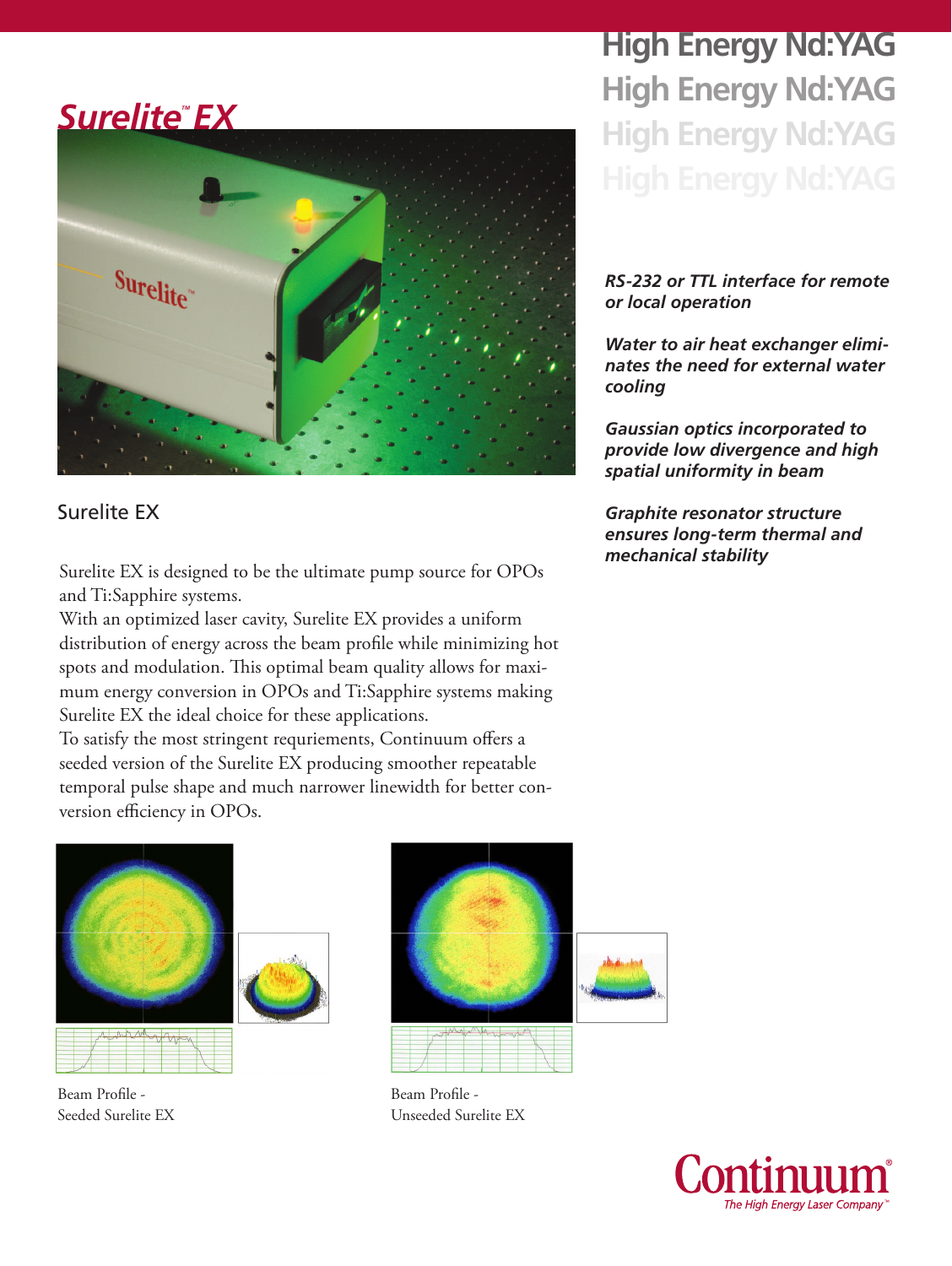# *Surelite EX Specifications*

| <b>Description</b>                   | Seeded       | <b>Unseeded</b> |
|--------------------------------------|--------------|-----------------|
| Repetition Rate (Hz)                 | 10           | 10              |
| Energy (mJ)                          |              |                 |
| 1064 nm                              | 625          | 700             |
| $5321$ nm                            | 300          | 375             |
| $3552$ nm                            | 120/180      | 125/220         |
| 266 nm                               | 70           | 90              |
| Pulsewidth <sup>3</sup> (nsec)       |              |                 |
| 1064 nm                              | $4-6$        | $4-6$           |
| 532 nm                               | $3 - 5$      | $3 - 5$         |
| 355 nm                               | $3 - 5$      | $3 - 5$         |
| 266 nm                               | $3 - 5$      | $3 - 5$         |
| Linewidth (cm-1)                     | 0.005        | $\mathbf{1}$    |
| Divergence <sup>4</sup> (mrad)       | 0.5          | 0.5             |
| Beam Pointing Stability (±µrad)      | 50           | 50              |
| Beam Diameter (mm)                   | 9.5          | 9.5             |
| Jitter <sup>5</sup> ( $\pm$ ns)      | $\mathbf{1}$ | 0.5             |
| Energy Stability <sup>6</sup> (±%)   |              |                 |
| 1064 nm                              | 2.5;0.8      | 2.5;0.8         |
| 532 nm                               | 3.5;1.2      | 3.5;1.2         |
| 355 nm                               | 4.0; 1.3     | 4.0; 1.3        |
| 266 nm                               | 7.0;2.3      | 7.0;2.3         |
| Power Drift <sup>7</sup> ( $\pm\%$ ) |              |                 |
| 1064 nm                              | 3.0          | 3.0             |
| 532 nm                               | 6.0          | 5.0             |
| 355 nm                               | 6.0          | 5.0             |
| 266 nm                               | 8.0          | 8.0             |



#### Notes

1. Using Type II doubler

- 2. First # with Type II doubler / Second # with Type I doubler
- 
- 3. FWHM full width half max 4. Full angle for 86% (1/e<sup>2</sup> )
- 5. With respect to external trigger
- 6. The first value represents shot-to-shot for 99.9%
- of pulses, the second value represents RMS
- 7. Average for 8 hours with ΔT±3°C

All specifications at 1064 nm unless otherwise noted. As a part of our continuous improvement program, all specifications are subject to change without notice.



Temporal Profile - Seeded vs. Unseeded



Injection Seeder Configuration